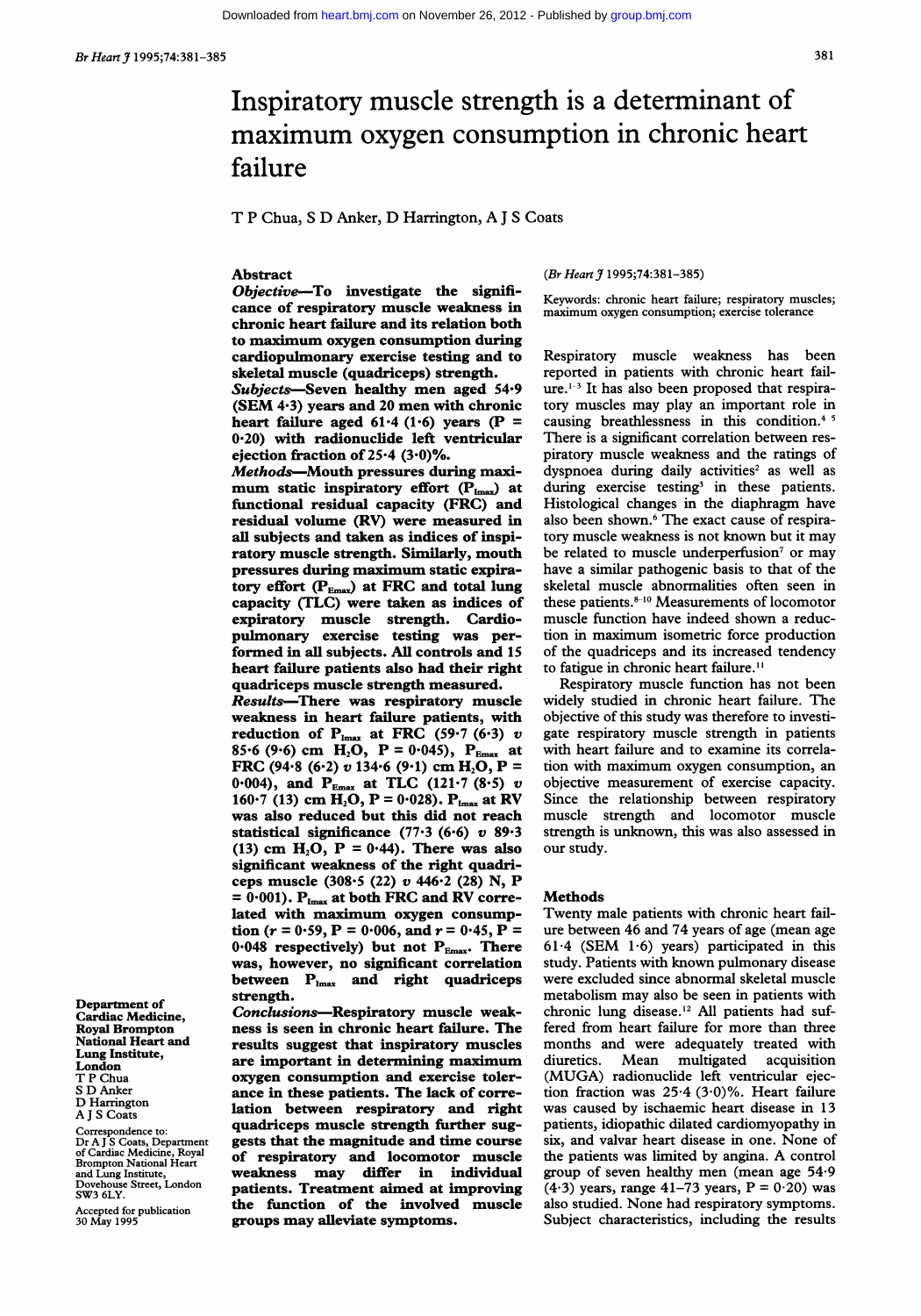of lung function tests, are summarised in table 1. The study was approved by the local ethics committee and all subjects gave informed consent.

#### RESPIRATORY MUSCLE STRENGTH

Mouth pressures during maximum static inspiratory effort  $(P_{lmax})$  at functional residual capacity (FRC) and residual volume (RV) and during maximum static expiratory effort  $(P_{Emax})$  at FRC and at total lung capacity (TLC) were measured. These were taken as indices of inspiratory and expiratory muscle strength respectively.<sup>13</sup> All measurements were made with the subject standing and wearing <sup>a</sup> nose clip. Mouth pressures were measured in cm H<sub>2</sub>O with a manufacturer calibrated pressure monitor (Druck) and were visually displayed on a liquid crystal display screen on the monitor. Subjects breathed through a pneumotachograph calibrated for spirometry (Innovision) with a scuba-type mouthpiece and coupled to a T valve. At the selected lung volume (FRC, RV, or TLC), the valve was turned to obstruct the airway so that the subject's mouth pressure during maximum inspiratory or expiratory effort could be measured with the pressure monitor. A small leak using <sup>a</sup> <sup>22</sup> gauge needle was incorporated in the airway to prevent glottic closure, and light pressure was applied to the cheeks during expiratory manoeuvres to minimise the contribution of facial muscles. Subjects were urged to perform maximally, and repeated efforts were made until the two highest values agreed within  $\pm 5$  cm H<sub>2</sub>O. An average of four efforts was usually required for each lung volume. Subjects were allowed to rest for a few minutes when necessary between the manoeuvres.

had their right quadriceps muscle strength assessed." They were seated within a rigid framework and were asked to produce maximum right knee extension against <sup>a</sup> stirrup attached to a strain gauge. This was accepted as the maximum isometric force produced when <sup>a</sup> superadded stimulus applied through saline pad electrodes to the right quadriceps of <sup>1</sup> ms duration at <sup>1</sup> Hz failed to produce an additional twitch at the plateau of the contraction. The strain gauge had previously been calibrated against known masses. The maximum isometric force was expressed in N (newtons).

### CARDIOPULMONARY EXERCISE TESTING

Cardiopulmonary exercise testing was performed in all the participants of the study to assess exercise capacity. All were exercised to exhaustion (peak respiratory exchange ratio,  $R > 1.1$ ) using the Bruce protocol,<sup>14</sup> with the addition of a "Stage  $0$ " at  $1.0$  mph and  $5\%$ gradient for the heart failure patients. Respiratory gas exchange analysis was carried out by means of a respiratory mass spectrometer (Amis 2000, Innovision) using the mixing box technique.<sup>15</sup>

## STUDIES OF REPRODUCIBILITY

Repeat measurements of maximum inspiratory and expiratory mouth pressures were made in three controls and three heart failure patients on a separate day to evaluate the reproducibility of the test.



Table <sup>1</sup> Characteristics of normal subjects and patients with chronic heart failure (CHF). Values are means (SEM)

All controls and 15 heart failure patients also

QUADRICEPS MUSCLE STRENGTH

|                                           | Normal<br>controls<br>$(n = 7)$ | Chronic<br>heart failure<br>$(n = 20)$ |
|-------------------------------------------|---------------------------------|----------------------------------------|
| Age (years)                               | 54.9(4.3)                       | 61.4(1.6)                              |
| Sex                                       | All male                        | All male                               |
| Height (cm)                               | 172.6(2.7)                      | 174.0(1.7)                             |
| Weight (kg)                               | 74.9(3.8)                       | 75.6(3.1)                              |
| Spirometry                                |                                 |                                        |
| FEV <sub>1</sub> (% predicted)            | 110.6(6.3)                      | 86.3(4.5)                              |
| FVC (% predicted)                         | 111.9(6.3)                      | 93.2(5.2)                              |
| Aetiology of CHF                          |                                 | <b>IHD 13</b>                          |
|                                           |                                 | DCM <sub>6</sub>                       |
|                                           |                                 | Valvar disease 1                       |
| Symptoms (NYHA)                           |                                 | 11                                     |
|                                           |                                 | II 14                                  |
|                                           |                                 | III 4                                  |
|                                           |                                 | IV 1                                   |
| Left ventricular ejection fraction (%)    |                                 | 25.4(3.0)                              |
| Treatment                                 |                                 |                                        |
| Diuretics                                 |                                 | $n = 20$                               |
| [Dose of frusemide or its<br>equivalent*] |                                 | $[69.0 (6.7)$ mg                       |
| ACE inhibitors                            |                                 | $n = 19$                               |
| Digoxin                                   |                                 | $n = 6$                                |

FEV,, forced expiratory volume in <sup>1</sup> s; FVC, forced vital capacity; NYHA, New York Heart Association classification of symptoms; IHD, ischaemic heart disease; DCM, idiopathic dilated cardiomyopathy; ACE inhibitors, angiotensin converting ezyme inhibitor

\*1 mg bumetanide is taken as equivalent to 40 mg frusemide.

Figure 1 Reproducibility of maximum inspiratory  $(P_{lmax})$ and expiratory ( $P_{Emax}$ ) mouth pressures in three controls and three patients with chronic heart failure.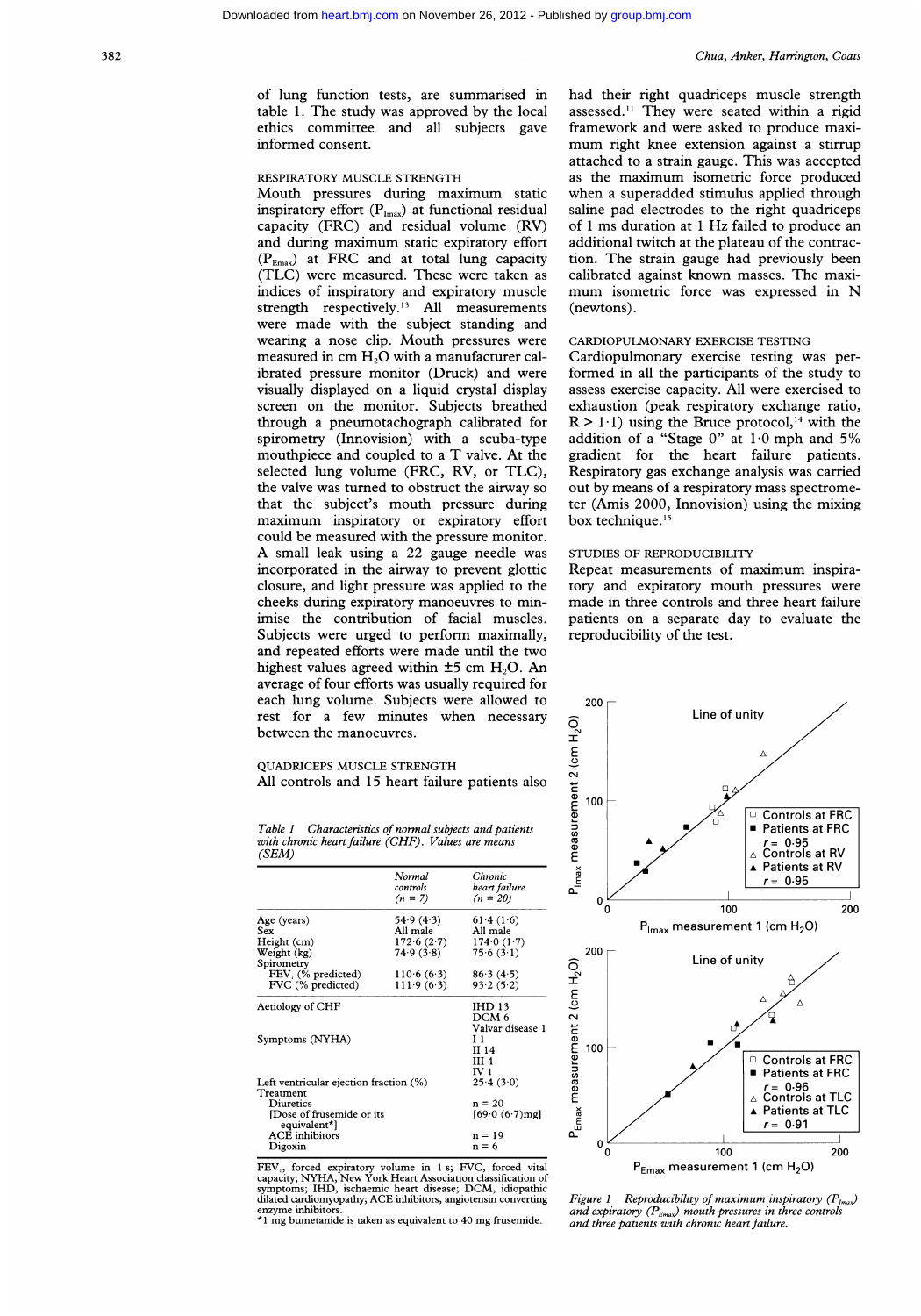Table 2 Results of maximum oxygen consumption and respiratory and right quadriceps muscle strength. Values are means (SEM).

|                                           | Controls<br>$(n = 7)$ | Chronic heart failure<br>$(n = 20)$ | P value |
|-------------------------------------------|-----------------------|-------------------------------------|---------|
| Maximum oxygen consumption<br>(ml/min/kg) | 36.2(3.5)             | 17.3(1.5)                           | 0.001   |
| $P_{lmax}$ (cm $H_2O$ )                   |                       |                                     |         |
| <b>FRC</b>                                | 85.6(9.6)             | 59.7(6.3)                           | 0.045   |
| <b>RV</b>                                 | 89.3(13.0)            | 77.3(6.6)                           | 0.44    |
| $P_{Emax}$ (cm $H_2O$ )                   |                       |                                     |         |
| <b>FRC</b>                                | 134.6(9.1)            | 94.8(6.2)                           | 0.004   |
| TLC                                       | 160.7(13.0)           | 121.7(8.5)                          | 0.028   |
| Right quadriceps strength (N)             | 446.2(28)             | 308.5(22)                           | 0.001   |
|                                           |                       |                                     |         |

Values expressed as mean  $\pm$  SEM. P values obtained using Student's  $t$  test (see text).

#### STATISTICAL ANALYSIS

The results are presented as means (SEM). Student's  $t$  test was used to assess the significance of results. The Mann-Whitney U test was also applied to determine any appreciable difference in values of significance using a non-parametric statistical method. The relationship between variables was assessed using linear regression analysis.  $P < 0.05$  was considered significant.

#### Results

As shown in table 1, the means for age, height, and weight of controls and heart failure patients did not differ significantly. The correlation between repeated measurements of  $P_{Imax}$  and  $P_{Emax}$  in six subjects is shown in fig 1 with  $r > 0.9$  for both maximum inspiratory and maximum expiratory mouth pressures. The coefficients of variation for  $P_{lmax}$  at FRC and RV were 6-7% and 5-7% respectively. For  $P_{Emax}$  at FRC and TLC, the values were 5-5% and 6-7%.

Results of maximum oxygen consumption, respiratory strength, and right quadriceps muscle strength in the heart failure patients and healthy controls are presented in table 2. Patients with heart failure due to ischaemic heart disease did not have evidence of myocardial ischaemia and were not limited by angina during cardiopulmonary exercise testing, although two of these patients were on a nitrate medication and a third on diltiazem and a nitrate.  $P_{\text{Imax}}$  at FRC was significantly reduced in heart failure patients, as was  $P_{Imax}$ at RV although the latter did not reach statistical significance. There was also a significant reduction in  $P_{Emax}$  both at FRC and at TLC. The quadriceps muscle was weaker in the heart failure patients. The significance of results did not differ when the Mann-Whitney U test was applied ( $P_{Imax}$  at FRC,  $P = 0.033$ ;  $P_{\text{Imax}}$  at RV,  $P = 0.36$ ;  $P_{\text{Emax}}$  at FRC,  $P =$  $0.003$ ;  $P_{Emax}$  at TLC,  $P = 0.014$ ).

When maximum oxygen consumption was correlated with maximum mouth pressures in the heart failure patients,  $P_{Imax}$  at both FRC and RV correlated significantly as shown in fig 2 ( $r = 0.59$ ,  $P = 0.006$ , and  $r = 0.45$ ,  $P =$ 0.048 respectively). On the other hand,  $P_{Emax}$ at FRC and TLC was not correlated with maximum oxygen consumption. As seen in fig 3, there was no significant correlation between  $P_{Imax}$  or  $P_{Emax}$  and right quadriceps strength.

#### **Discussion**

This study shows that there is respiratory

Figure 2 The relation between maximum oxygen consumption and maximum inspiratory pressure  $(P_{lmax})$  is shown on the top two plots and maximum expiratory pressure  $(P_{Emax})$  on the bottom two plots.



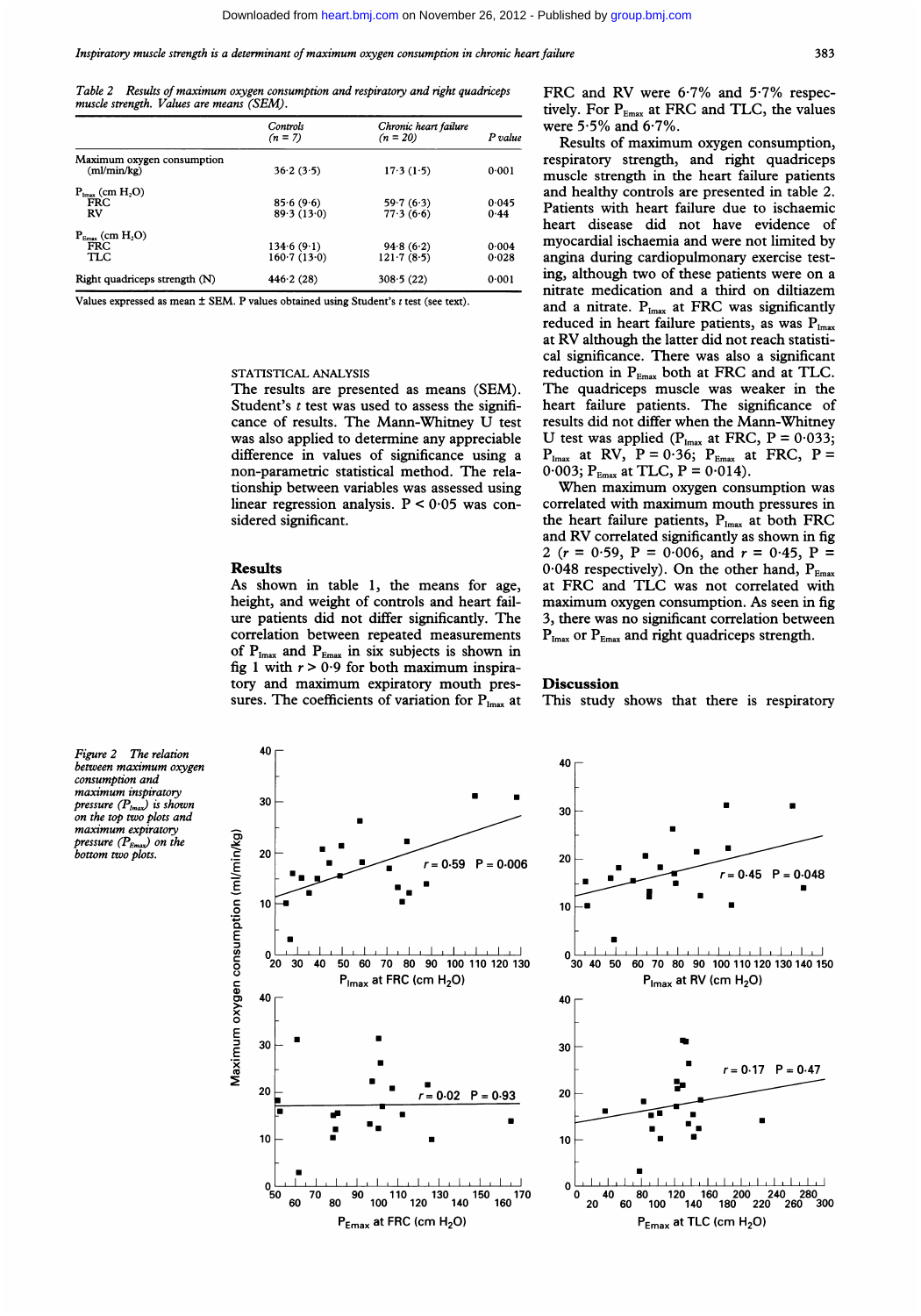Figure 3 The plots above show that there is no correlation between respiratory muscle strength and right quadniceps strength in chronic heart failure.



-U

Chua, Anker, Harrington, Coats



muscle weakness in patients with chronic heart failure. The significant reduction in  $P_{\text{Imax}}$ at FRC and  $P_{Emax}$  at FRC and TLC in heart failure patients is compatible with the findings of some investigators<sup>13</sup> although others<sup>216</sup> could not show a significant reduction in  $P_{Emax}$ . This may be because of the smaller size of their study population. Although not statistically significant, a reduction in  $P_{Imax}$  at RV was also seen in heart failure patients in our study. A larger more severely affected group of patients may be needed to show this reduction in  $P_{\text{Imax}}$  at RV more convincingly. Respiratory muscle fatigue is, among other things, dependent on the amount of energy expended during breathing.'7 Even if the work of breathing is the same in patients with chronic heart failure compared with normal individuals, a greater fraction of a relatively reduced maximum strength is needed in order to breathe. This increases the energy demands and hence the tendency to fatigue.17 The work of breathing in heart failure is in fact not the same as in normal subjects, considering that these patients may have an obstructive, restrictive, or mixed airways abnormality'8-24 and indeed breathe excessively for a given workload or rate of carbon dioxide production. Incidentally, our patients showed a reduction in both  $FEV<sub>1</sub>$  and FVC. Furthermore, some patients may have interstitial lung changes due to chronic pulmonary venous hypertension.<sup>25-27</sup> Normally, there is an optimal frequency of breathing and tidal volume, resulting in minimum work.28 In heart failure patients, it has been shown by some investigators that during exercise the onset of dypsnoea is characterised by a sudden increase in the frequency of breathing, with little change in

tidal volume.29 All these observed abnormalities in chronic heart failure serve only to increase the work of breathing and make respiratory muscle strength even more important as a contributory cause of breathlessness and exercise intolerance. In addition to showing underperfusion of the respiratory muscles during exercise,<sup>7</sup> Mancini et  $al<sup>3</sup>$  have found that there is increased diaphragmatic work in heart failure patients. Interestingly, they could not establish respiratory muscle fatigue in their patients after maximal bicycle exercise, although the three to five minute time delay in recording the measurements after exercise may have made muscle fatigue less easily detectable.

From our study, inspiratory muscle strength is seen to be <sup>a</sup> determinant of maximum oxygen consumption in heart failure patients. This is in agreement with the findings of Nishimura et al.<sup>16</sup> The inspiratory muscles consist of the diaphragm and the external intercostal and accessory muscles. The diaphragm is the most important of these, since breathing with intercostal or accessory muscles does not normally occur.'7 Expiration, by contrast, is predominantly due to the passive relaxation of the diaphragm, although during heavy breathing the abdominal recti and internal intercostals are involved in producing rapid expiration.<sup>30</sup> Thus, despite the reduced maximum expiratory mouth pressures seen in the heart failure patients in our study, it is not surprising to see that only inspiratory muscle strength measurements correlated significantly with maximum oxygen consumption. That there was a significant correlation further suggests that the inspiratory muscles, in particular the diaphragm, are probably important in determining the exercise tolerance in these patients.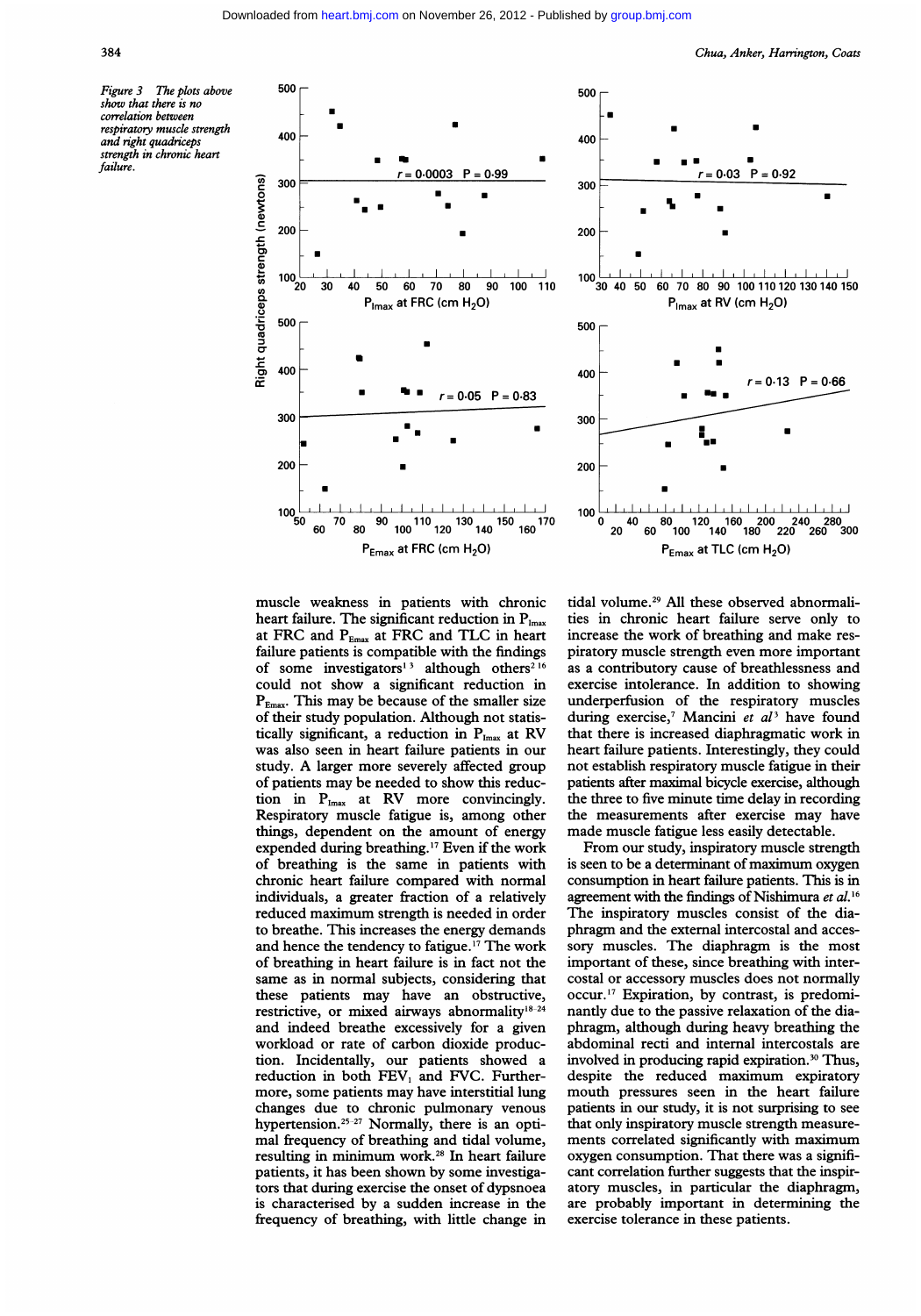The cause of respiratory muscle weakness is not known. It may be due to underperfusion and a reduced flow of nutrients to the muscles because of lower cardiac output or peripheral vasoconstriction,<sup>31</sup> or it may be related to the neuroendocrine abnormalities seen in heart failure, such as increased catecholamine level<sup>32</sup> and insulin resistance,  $33\frac{34}{3}$ leading to changes in diaphragmatic muscle structure or function. Inactivity and subsequent deconditioning are considered important causes of skeletal myopathy in chronic heart failure, but whether this is applicable to muscles responsible for such constant work and rhythmicity as breathing is open to debate. Part of the process of inspiration also involves the downward displacement of the abdominal viscera. Fluid engorged viscera such as the liver may act as <sup>a</sup> mechanical impediment to this and cause a reduction in the efficiency of inspiratory muscle activity. None of our patients, however, had obvious peripheral oedema during the study.

It is interesting that there was a lack of correlation between respiratory muscle strength and locomotor muscle strength. This suggests that the magnitude and time course of muscle weakness involving the respiratory and locomotor muscles may differ in individual patients. It has been shown that physical training is beneficial in heart failure and improves exercise capacity as well as the ventilatory response to exercise.<sup>35</sup> If respiratory and skeletal myopathy do not follow the same time course of the disease process and if they are not affected equally, then the implication is that treatments such as training may need to include inspiratory muscle endurance exercises.3637 It may be necessary to "rehabilitate" each particular muscle group, including respiratory muscles, to improve exercise tolerance and relieve the symptoms of both breathlessness and muscle fatigue.

In conclusion, respiratory muscle weakness is seen in patients with chronic heart failure. Inspiratory muscle strength is a determinant of maximum oxygen consumption and exercise tolerance. Respiratory muscles and skeletal muscles appear to be discordantly affected in this condition. Further research is required to investigate the reasons for this discordance and to test the hypothesis that treatments with the specific aim of improving respiratory muscle function may be beneficial to those in whom respiratory muscle weakness is shown to be a factor in symptomatic limitation of exercise.

TCP is supported by <sup>a</sup> junior research fellowship from the British Heart Foundation. AJSC is supported by the Viscount Royston Trust and the British Heart Foundation.

- <sup>1</sup> Hammond MD, Bauer KA, Sharp JT, Rocha RD. Respiratory muscle strength in congestive heart failure. Chest 1990;98:1091-4.
- 
- 2 McParland C, Krishnan B, Wang Y, Gallagher CG.<br>
Inspiratory muscle weakness and dyspnea in chronic<br>
heart failure. Am Rev Respir Dis 1992;146:467-72.<br>
3 Mancini DM, Henson D, LaManca J, Levine S.<br>
Respiratory muscle func
- **86:909–18.**<br> **A Mancial DM, Lamanca J, Henson D. The relation of**<br> **A Mancial DM, Lamanca J, Henson D. The relations with<br>
heart failure. Heart Failure 1992;8:183–9.<br>
5 Weiser PC, Henson D. Mechanisms of exertional<br>
dysp**
- 
- 

- of diaphragmatic muscle may contribute to dyspnea in<br>heart failure. Circulation 1992;86(suppl J):1-514.<br>7 Mancini DM, Ferraro N, Nazzaro D, Chance B, Wilson<br>JR. Respiratory muscle deoxygenation during exercise in<br>patients
- J. Skeletal muscle metabolism during exercise under ischemic conditions in congestive cardiac failure. Circulation 1988;78:320-6.
- 9 Minotti JR, Christoph I, Oka R, Weiner MW, Wells L, Massie BM. Impaired skeletal muscle function in patients with congestive heart failure. Relationship to systemic exercise performance.  $\hat{y}$  Clin Invest 1991;88: 2077
- <sup>10</sup> Wilson JR, Mancini DM, Dunkman WR. Exertional fatigue due to skeletal muscle dysfunction in patients with heart failure. Circulation 1993;87:470-5.
- 
- 11 Buller N, Jones D, Poole-Wilson PA. Direct measurement<br>of skeletal muscle fatigue in patients with chronic heart<br>failure. Br Heart j 1991;65:20-4.<br>12 Tada H, Kato H, Misawa T, Sasaki F, Hayashi S,<br>Takahashi H, et al. <sup></sup>
- 
- adult normal subjects and cardiac patients. *Pediatrics*<br>1963;32:742–55.
- <sup>15</sup> Davies N, Denison DM. The measurement of metabolic
- gas exchange and minute ventilation by mass spectrometry alone. Respir Physiol 1979;36:261-7.<br>16 Nishimura Y, Maeda H, Tanaka K, Nakamura H, Hashimoto Y, Yokoyama M. Respiratory muscle strength and haemodynamics in chronic
- Chest 1994;105:355-9.<br>17 Roussos C, Macklem PT. The respiratory muscles. N Engl JMed 1982;307:786-97. 18 Ries AL, Gregoratos G, Friedman PJ, Clausen JL.
- Pulmonary function tests in the detection of left heart<br>failure: correlation with pulmonary artery wedge pres-<br>sure. Respiration 1986;49:241-50.<br>19 Hosenpud JD, Stibolt TA, Atwal K, Shelley D. Abnormal
- pulmonary function specifically related to congestive<br>heart failure: comparison of patients before and after<br>cardiac transplantation. Am J Med 1990;88:493-6.<br>20 Wright RS, Levine MS, Bellamy PE, Simmons MS, Batra
- P, Stevenson LW, et al. Ventilatory and diffusion abnor-<br>malities in potential heart transplant recipients. *Chest*<br>1990;98:816–20.
- <sup>21</sup> Naum C, Sciurba FC, Rogers RM. Pulmonary function abnormalities in chronic severe cardiomyopathy preced-<br>ingcardiac transplantation. Am Rev Respir Dis 1992;145:<br>1334–8.
- 22 Ravenscraft SA, Gross CR, Kubo SH, Olivari MT, Shumway SJ, Bolman RE, et al. Pulmonary function after successful heart transplantation. Chest 1993;103: 54-8.
- 23 Faggiano P, Lombardi C, Sorgato A, Ghizzoni G, Spedini
- 
- C, Rusconi C. Pulmonary function tests in patients with<br>congestive heart failure: effects of medical therapy.<br>Cardiology 1993;83:30-5.<br>24 Petermann W, Barth J, Entzian P. Heart function and air-<br>way obstruction. *Int*  $\til$
- 
- diseases associated with pulmonary venous hypertension. Br J Dis Chest 1959;53:8-18.<br>Kay JM, Edwards FR. Ultrastructure of the alveolar<br>capillary wall in mitral stenosis. J Pathol 1973;111:
- 239-45.<br>28 Otis AB, Fenn WO, Rahn H. Mechanics of breathing in<br>man. *J Appl Physiol* 1950;2:592–607.<br>29 Yokoyama H, Sato H, Hori M, Takeda H, Kamada T. A
- characteristic change in ventilation mode during exertional dyspnea in patients with chronic heart failure.<br>Chest 1994;106:1007-13.<br>Guyton AC. Textbook of medical physiology, 8th ed.<br>Philadelphia: WB Saunders, 1991.<br>31 Lev
- 
- demand in heart failure. Am Heart J° 1990;120:1547-51.<br>32 Packer M. The neurohormonal hypothesis: a theory to
- 
- 32 Packer M. The neurohormonal hypothesis: a theory to<br>explain the mechanism of disease progression in heart<br>failure.  $\frac{3}{2}$  *Am* Coll Cardiol 1992;20:248-54.<br>33 Coats AJS, Clark AL, Piepoli M, Volterrani M, Poole-<br>Wil
- 34 Swan JW, Walton C, Godsland IF, Clark AL, Coats AJS,<br>
Oliver MF. Relationship of insulin resistance to severity<br>
and aetiology of chronic heart failure. *Circulation* 1994;<br>
90(suppl):1-174.<br>
35 Coats AJS, Adamopoulos
- 
- 
- 36 Leith DE, Bradley M. Ventilatory muscle strength and<br>endurance training.  $\mathcal{J}Appl$  Physiod 1976;41:508-16.<br>37 Mancini DM, Henson D, La Manca J, Donchez L, Levine<br>5. Benefit of selective respiratory muscle training on<br>